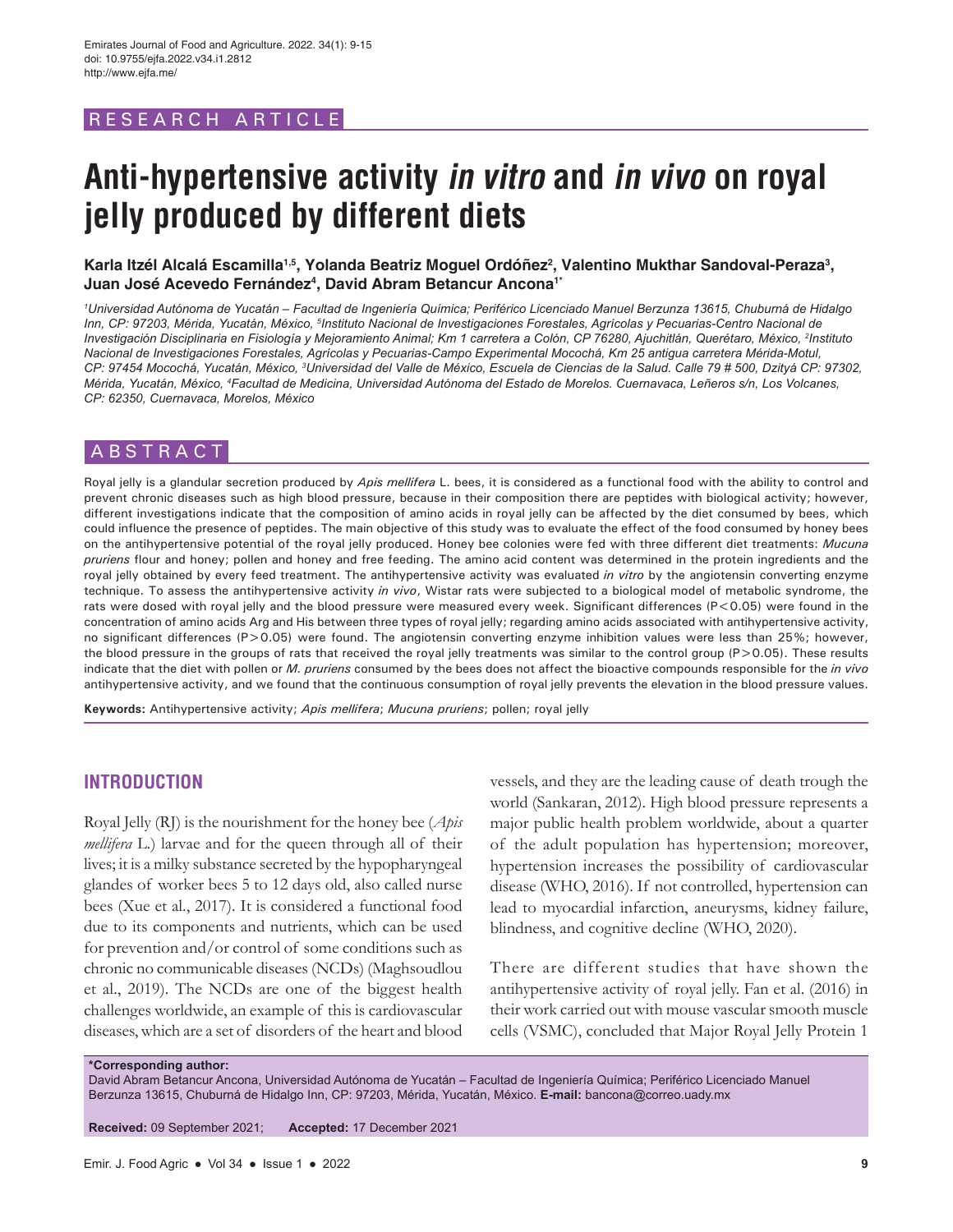(MRJP1), the protein with the highest concentration in royal jelly, can affect the VSMC that form the arterial wall in blood vessels, a phenomenon that helps to regulate blood pressure causing antihypertensive effects. Also RJ contains bioactive components such as biologically active peptides that help decrease levels of blood pressure (BP) through inhibiting vasoactive enzymes such as Angiotensin Converting Enzyme (ACE), responsible for increasing BP by converting angiotensin I to angiotensin II, which is a strong vasoconstrictor (Bhat et al., 2017). The following peptides with antihypertensive activity have been identified within the RJ: Trp-Val-Leu, Tyr-Tyr-Ser-Pro (Matsui et al., 2006), Ile-Tyr, Val-Tyr, Ile-Val-Tyr, Tyr-Tyr, Ile-Phe, Lys-Ser (Maruyama et al., 2003; Tokunaga et al., 2004), Asp-Gly-Leu and Leu-Thr-Phe (Matsui et al., 2002).

The quality of the RJ depends on the quality of the food consumed by the workers' bees; the honey bees naturally get protein from pollen (Wright et al., 2018), but in production systems protein supplements other than pollen can be offered because those are an economical and viable option for nourishment (Sereia et al., 2010); for example, *Mucuna pruriens*, which is a protein-rich legume with good acceptance by honey bees, has been used (Pech et al., 2006).

Previous work carried out by different researchers reported that the amino acid balance of the food consumed by the honey bees can influence the amino acid composition of the RJ (Balkanska and Zhelyazkova, 2015; Jie et al., 2016), it could be assumed that by feeding honey bees with a protein source that has the amino acids responsible for antihypertensive activity, an RJ that helps a better control BP will be obtained. The objective of this study was to evaluate the effect of different protein sources in the diets of bees and how it affects the amino acid profile of the royal jellies produced, as well as the antihypertensive activity of these measured trough *in vitro* and *in vivo* tests.

## **MATERIALS AND METHODS**

### **Raw materials**

Grains of the *M. pruriens* purchased in the municipality of Opichen, Yucatan, Mexico were used; the grains were left to soak for 24 hours in drinking water with a 1:2  $w/v$ grain: water ratio to reduce non-nutritional factors (Tresina and Mohan, 2013), later they were dehulled and dried in a forced air stove (Felisa, México) for 24 hours at an average temperature of 55 °C. The grains were crushed in a mill (Ciclotec<sup>TM</sup> 1093) to obtain fine flour (833  $\mu$ m). Pollen was obtained from an apiary at the municipality of Mocochá in Yucatan, Mexico. It was dried in a forced air stove at 60°C, was manually cleaned and ground in a commercial blender (Nutribullet® USA) to obtain fine flour.

Two diets were developed to feed the honey bees, which were isoproteically balanced to a 14% protein rate. As protein source in diet 1, *M. pruriens* flour was used, and pollen flour in diet 2, honey was used as an energy source in both diets.

#### **Royal jelly production**

RJ production was carried out at the facilities of Campo Experimental Mocochá in Yucatán, México, which belong to the Instituto Nacional de Investigaciones Forestales, Agrícolas y Pecuarias. The work was done with nine colonies of *A. mellifera* bees established in Langstroth hives with a single brood chamber, each hive having inside nine frames for breeding and food, and a single royal jelly production frame. The hives were divided into three groups, each including three hives: Treatment 1: *M. pruriens* and honey diet, treatment 2: pollen and honey diet and treatment 3: control, where the honey bees has no formulated diet, they were leave to get their food naturally; normally bees collect nectar and pollen from flowers around the hive to make their food (Haydak, 1970). The colonies had a period for adapting to the diets (two weeks), during which they received 40 g of food twice a week. After that adaptation period, the RJ production process began, and the colonies continued to be fed with the same quantity and periodicity. The larvae transfer method was used to produce RJ (Hu et al., 2017), the extraction was performed 72 hours after transfer; the resulting RJ was stored in clean amber coloured bottles at a -4 ° C temperature, in order of preserving its characteristics. The RJ produced by honey bees that received the diet with *M. pruriens* was identified as Mucuna Royal Jelly (MRJ), the one produced by honey bees that received the diet with pollen was identified as Pollen Royal Jelly of (PRJ) and the one produced by honey bees that did not receive any food was identified as Control Royal Jelly (CRJ).

#### **Amino acids profile**

To determine the amino acids contained in *M. pruriens* flour, pollen and each type of JR, acid hydrolysis was carried out using HCl in order to break peptide bonds and release all amino acids with their subsequent derivatization of the free amino acids with diethyl ethoxymethylenemalonate in order to were quantifiable (Alaiz et al., 1992). Samples were analysed on a 1260 Infinity quaternary pump HPLC (Agilent Technologies) with a C18 column (Nova-Pak®) 3.9x300 mm. For the determination of tryptophan, an alkaline hydrolysis was carried out with NaOH, without derivatization process (Yust et al., 2004).

### **Antihypertensive activity in vitro**

Inhibitory Activity of Angiotensin Converting Enzyme was determined (ACE-I) according to Hayakari et al. (1978). each RJ sample was measured at different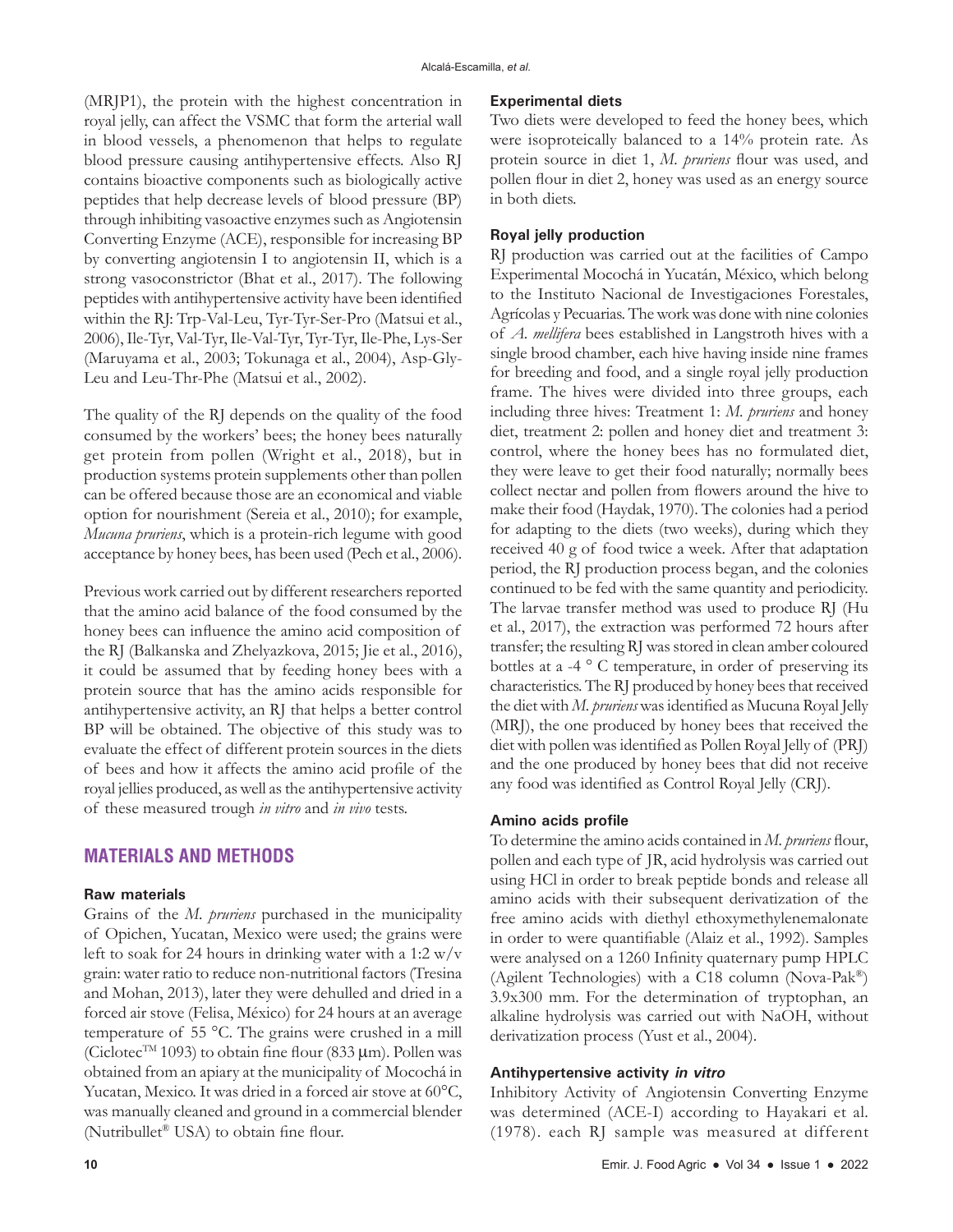protein concentrations (2, 3, 4 and 5 mg/mL), previous content was measured using method 954.01 reported by the AOAC (2012). The samples were read with a UV spectrophotometer Vis EvolutionTM 300 (Thermo Fisher Scientific, USA) at 382 nm. ACE-I activity was expressed as %ACE-I and was calculated with the following formula:

$$
\%ACE-I = 100 \left[ \frac{\left( AS - ABS \right) \times 100}{\left( AE - ABE \right)} \right]
$$

Where AS is the optical density of ACE with sample and substrate, ABS is the optical density of ACE with sample, AE is the optical density of ACE with substrate and ABE is the optical density of substrate without ACE or sample.

#### **Antihypertensive activity in vivo**

This determination was made in the Electrophysiology and Pharmacological Bioevaluation laboratory of the Faculty of Medicine at the Universidad Autónoma del Estado de Morelos, México. The experimental protocol was approved by the Commission for the Care and Use of Laboratory Animals (CCUAL, for its acronym in Spanish) of the Faculty and met the Mexican Official Standard NOM-062-ZOO-1999 "Technical specifications for the production, care and use of laboratory animals" as well as all applicable federal and institutional regulations. The work with animals was carried out in accordance with the guidelines for the care and use of experimental animals of the Directive 86/609/CEE of the Council of the European Union. Thirty 2-month-old Wistar rats (*Rattus norvegicus*) with an average weight of 220 g were used. The rats were kept in a controlled environment and a biological model of metabolic syndrome was used in twenty five of them, the model consisted of offering free demand water with 20% sucrose (Guzmán-Gerónimo et al., 2017) and a base diet of 500 g of pellets (Laboratory Rodent diet 5001) per week over a two-month period. At the end of the induction time, they were randomly divided into five treatment groups with 5 animals each; treatment 1 received MRJ; treatment 2 received PRJ; treatment 3 was designated CRJ. Rodents from treatment 4 were given captopril, and this group served as a reference parameter to compare the antihypertensive response of RJ treatments. Treatment 5 rats underwent the metabolic syndrome model and they received no treatment. Treatment 6 rats only received 1 mL of distilled water as placebo; this group was made up of the five rodents that were not part of the biological model of metabolic syndrome, so they were considered as rats with no pathological history. The groups and dosages in treatments are indicated in Table 1.

Each rodent was weighed, and BP was measured using a Kent Scientific CODA Non-invasive Standard sphygmomanometer for rats' BP (Científica Senna), recording both the diastolic pressure (DP) and systolic pressure (SP). The treatments

Emir. J. Food Agric ● Vol 34 ● Issue 1 ● 2022 **11**

were carried out daily for a four-week period, during which the animals continued to receive the same diet and management as during induction period. All rodents were weighed, and BP was measured weekly, the dose of each treatment was calculated individually based on the weight information. The treatments were diluted in 1mL of distilled water for their application, and they were administered directly to the stomach of each rat using a 2 mm diameter stainless steel cannula (Fig. 1).

#### **Statistical analysis**

The results obtained from the total amino acids from the protein ingredients and from each RJ as well as the antihypertensive activity *in vivo* were analyzed with the GraphPad Prism 6.01® computer program and they were subject of an analysis of variance under a simple random model to determine if there was a difference among the treatments and a comparison of means by the Tukey method with a confidence level of 95%.

# **RESULTS**

It was found that the *M. pruriens* flour and pollen used to make the diets had all the essential amino acids (Table 2) that honey bees require for their growth and

**Table 1: Treatments, doses and identification keys used for the evaluation of antihypertensive activity**

| <b>Number of treatment Treatment</b> |                  | Dose mg/Kg/day | Key           |
|--------------------------------------|------------------|----------------|---------------|
|                                      | Mucuna RJ        | 15             | <b>MRJ 15</b> |
| $\overline{2}$                       | Pollen RJ        | 15             | <b>PRJ 15</b> |
| 3                                    | Control RJ       | 15             | <b>CRJ 15</b> |
| $\overline{4}$                       | Captopril        | 50             | Capt 50       |
| 5                                    | Sucrose          |                | <b>SW</b>     |
|                                      | water            |                |               |
| 6                                    | <b>Distilled</b> |                | Control       |
|                                      | water            |                |               |



**Fig 1.** Intragastric administration of treatments in rats subjected to a biological model of metabolic syndrome.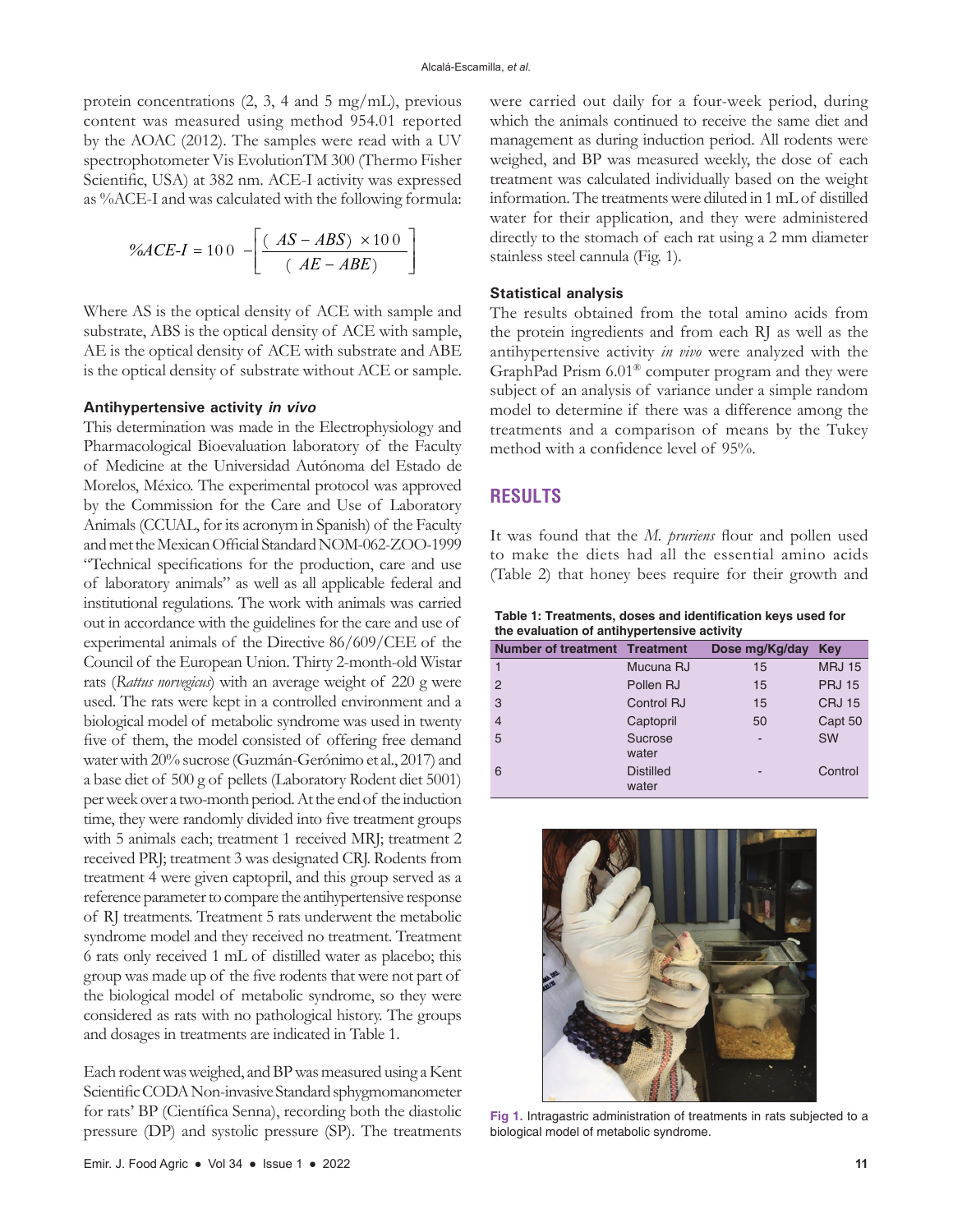**Table 2: Amino acid content in** *M. pruriens* **flour and pollen used for the elaboration of diets**

| <b>Amino acid</b> | <i>M. pruriens flour (g/100g)</i> | Pollen (g/100g)               |
|-------------------|-----------------------------------|-------------------------------|
| Arg <sup>*</sup>  | $6.63 \pm 0.03^b$                 | $12.79 \pm 0.60^a$            |
| His *             | $2.62 \pm 0.01$ <sup>a</sup>      | $2.78 \pm 0.41$ <sup>a</sup>  |
| $l$ le $*$        | $6.08 \pm 0.06^a$                 | $5.12 \pm 0.03^b$             |
| Leu *             | $8.51 \pm 0.04^a$                 | 7.87±0.24 <sup>a</sup>        |
| Lys <sup>*</sup>  | 15.40±0.01 <sup>a</sup>           | 11.38±0.64 <sup>b</sup>       |
| Met *             | $0.76 \pm 0.01$ a                 | $1.44 \pm 0.80$ <sup>a</sup>  |
| Phe <sup>*</sup>  | $5.19 \pm 0.08^a$                 | $4.64 \pm 0.65^{\text{a}}$    |
| Thr $*$           | $4.88 \pm 0.20$ <sup>a</sup>      | $4.82 \pm 0.03^a$             |
| Trp *             | $0.32 \pm 0.03$ <sup>a</sup>      | $0.41 \pm 0.11$ <sup>a</sup>  |
| Val *             | $6.03 \pm 0.01$ <sup>a</sup>      | $5.62 \pm 0.38$ <sup>a</sup>  |
| Cys               | $1.50 \pm 0.05^a$                 | $1.07 \pm 0.02^b$             |
| Tyr               | $4.64 \pm 0.12$ <sup>a</sup>      | $2.58 \pm 0.26^b$             |
| $Asp + Asn$       | $10.74 \pm 0.65^{\text{a}}$       | $11.89 \pm 1.25^a$            |
| $Glu + Gln$       | $9.77 \pm 0.10^a$                 | $11.31 \pm 0.57$ <sup>a</sup> |
| Ser               | $5.43 \pm 0.51$ <sup>a</sup>      | $6.43 \pm 0.04$ <sup>a</sup>  |
| Gly               | $5.51 \pm 0.06^a$                 | $5.38 \pm 0.02^a$             |
| Ala               | $4.74 \pm 0.02^a$                 | $2.32 \pm 0.12^b$             |
| Pro               | $1.23 \pm 0.03^a$                 | $2.07 + 1.26a$                |

a-b Different literals indicate significant differences between groups (P<0.05).

\* Essential amino acids of honey bees.

development (De Groot, 1952). In most of these amino acids, the concentration found was statistically similar (P>0.05) between *M. pruriens* flour and pollen, however, the concentration of Ile and Lys was higher in *M. pruriens*   $(P \le 0.05)$  and Arg was higher in pollen, this three amino acids are essential for the honey bees (De Groot, 1952). Regarding non-essential amino acids, significant differences (P<0.05) between Cys, Tyr and Ala were founded, being the *M. pruriens* flour the one that presented a higer concentration of these. Furthermore, the amino acid profiles of the protein ingredients showed the presence of the amino acids that have been reported as components of the peptides with antihypertensive activity in the RJ, which are: Ile, Leu, Lys, Phe, Thr, Trp, Val, Tyr, Asp + Asn, Ser, Gly and Pro (Matsui et al., 2006; Maruyama et al., 2003).

The concentration of amino acids in each of the types of RJ are in the Table 3, it was found that regardless of the diet treatment received by the honey bees all amino acids were found in each of the jellies. Significance differences (P<0.05) were found in the amino acids Arg and His, JRM had the lowest concentration; these differences could be due to the content of these amino acids in mucuna flour, which has low values of these. When analyzing the presence of the amino acids associated with antihypertensive activity, it is observed that there are no statistical differences between the jellies  $(P> 0.05)$  in the concentration of each one of them or in their total concentration (MRJ 75.31%, PRJ 74.76 and CRJ 76.97%).

In the analysis of ACE inhibition, it was shown within the three types of RJ that the highest inhibition value was at

| Table 3: Amino acid content of the royal jellies produced. |
|------------------------------------------------------------|
| MRJ: Mucuna Royal Jelly: PRJ: Pollen Royal Jelly: CRJ:     |
| <b>Control Royal Jelly</b>                                 |

| CONTROL NOVAL JEHY                                                                          |                              |                               |                              |                  |  |  |  |
|---------------------------------------------------------------------------------------------|------------------------------|-------------------------------|------------------------------|------------------|--|--|--|
| <b>Amino</b>                                                                                | <b>MRJ</b>                   | <b>PRJ</b>                    | <b>CRJ</b>                   | <b>FAO</b>       |  |  |  |
| acid                                                                                        | (g/100g)                     | (g/100g)                      | (g/100g)                     | (g/100g)         |  |  |  |
| Arg *                                                                                       | $5.55 \pm 0.06^{\circ}$      | $6.12 \pm 0.33$ <sup>ab</sup> | $6.48 \pm 0.04$ <sup>a</sup> |                  |  |  |  |
| His *                                                                                       | $2.73 \pm 0.03^b$            | $2.83 \pm 0.01$ <sup>a</sup>  | $2.91 \pm 0.01$ <sup>a</sup> | 2                |  |  |  |
| $l$ le $*$                                                                                  | $5.98 \pm 0.01$ <sup>a</sup> | $5.81 \pm 0.15^a$             | $5.90 \pm 0.19^a$            | 3.2              |  |  |  |
| Leu <sup>*</sup>                                                                            | $8.77 \pm 0.08$ <sup>a</sup> | $8.80 \pm 0.73$ <sup>a</sup>  | $9.37 \pm 0.22$ <sup>a</sup> | 6.6              |  |  |  |
| $Lys *$                                                                                     | $15.15 \pm 0.07^a$           | $14.18 \pm 1.62^a$            | $15.93 \pm 0.89^a$           | 5.7              |  |  |  |
| Met *                                                                                       | $1.03 \pm 0.13^a$            | $1.02 \pm 0.58$ <sup>a</sup>  | $1.34 \pm 0.12$ <sup>a</sup> | 2.7 <sup>†</sup> |  |  |  |
| Phe <sup>*</sup>                                                                            | $4.97 \pm 0.02$ <sup>a</sup> | $4.67 \pm 0.44$ <sup>a</sup>  | $4.99 \pm 0.35$ <sup>a</sup> | $5.2^{+}$        |  |  |  |
| Thr <sup>*</sup>                                                                            | $5.28 \pm 0.02^a$            | $5.20 \pm 0.44$ <sup>a</sup>  | $5.71 \pm 0.02$ <sup>a</sup> | 3.1              |  |  |  |
| Trp*                                                                                        | $0.18 \pm 0.01$ <sup>a</sup> | $0.23 \pm 0.13$ <sup>a</sup>  | $0.13 \pm 0.01$ <sup>a</sup> | 0.85             |  |  |  |
| Val <sup>*</sup>                                                                            | $6.73 \pm 0.01^a$            | $6.82 \pm 0.26$ <sup>a</sup>  | $7.10 \pm 0.08$ <sup>a</sup> | 4.3              |  |  |  |
| Cys                                                                                         | $0.65 \pm 0.02$ <sup>a</sup> | $0.60 \pm 0.03$ <sup>a</sup>  | $0.42 \pm 0.20$ <sup>a</sup> |                  |  |  |  |
| Tyr                                                                                         | $4.24 \pm 0.08$ <sup>a</sup> | $3.79 \pm 0.57$ <sup>a</sup>  | $4.12 \pm 0.36$ <sup>a</sup> |                  |  |  |  |
| $Asp + Asn$                                                                                 | $11.95 \pm 0.08^a$           | $13.47 + 4.82$ <sup>a</sup>   | $11.03 \pm 0.66^a$           |                  |  |  |  |
| $Glu + Gln$                                                                                 | $10.22 \pm 0.02^a$           | $10.15 \pm 0.54$ <sup>a</sup> | $7.32 \pm 2.84$ <sup>a</sup> |                  |  |  |  |
| Ser                                                                                         | $6.64 \pm 0.08$ <sup>a</sup> | $6.49 \pm 0.20$ <sup>a</sup>  | $7.09 \pm 0.12$ <sup>a</sup> |                  |  |  |  |
| Gly                                                                                         | $4.33 \pm 0.07$ <sup>a</sup> | $4.30 \pm 0.19^a$             | $4.64 \pm 0.04$ <sup>a</sup> |                  |  |  |  |
| Ala                                                                                         | $4.47 \pm 0.05^a$            | $4.48 \pm 0.10^a$             | $4.52 \pm 0.05^a$            |                  |  |  |  |
| Pro                                                                                         | $1.09 \pm 0.11$ <sup>a</sup> | $1.00 \pm 0.17$ <sup>a</sup>  | $0.96 \pm 0.07^a$            |                  |  |  |  |
| ap $\mathsf{Diff}$ arant litarala indicata aignificant differences betusen groups (D -0.05) |                              |                               |                              |                  |  |  |  |

a-b Different literals indicate significant differences between groups (P<0.05). \* Essential amino acids of honey bees;

† Methionine + cysteine; ‡ Phenylalanine + tyrosine.

a concentration of 4 mg/mL protein (Fig. 2), PRJ was the one with the highest value (23.33%) and MRJ the one with the lowest (13.89%). Regarding antihypertensive activity *in vivo*, no statistical differences (P> 0.05) were found between the three types of RJ (treatments 1, 2 and 3) and the Control (treatment 6), both in DP and SP. However, the SW group (treatment 5), was statistically different from the rest of the groups ( $P \le 0.05$ ) with the highest BP values in the entire study. In comparison, the Capt50 group (treatment 4) was the one with the lowest values (Fig. 3).

# **DISCUSSION**

The amino acids essentials for honey bees are Arg, His, Ile, Leu, Lys, Met, Phe, Trp and Val (De Groot, 1952), in this work all of these amino acids were found in the *M pruriens* flour and pollen (Table 2). In twelve of these amino acids, the concentration found was statistically similar between *M. pruriens* flour and pollen, in the remaining six amino acids, only Arg is found in higer concentration in pollen; Ile, Lys, Cys, Tyr and Ala were found in a higer quantities in *M. pruriens* meal, indicating the legume is a good substitute for pollen. The protein ingredients used in this work for the elaboration of diets can be classified as a quality supplement, because the quality of the protein used can be measured through the presence of essential amino acids (Wright et al., 2018), and this are presented in adequate concentrations, which provided the necessary nutrients for the proper development of the hypopharyngeal glands (Di-Pasquale et al., 2013) and for the elaboration of the RJ.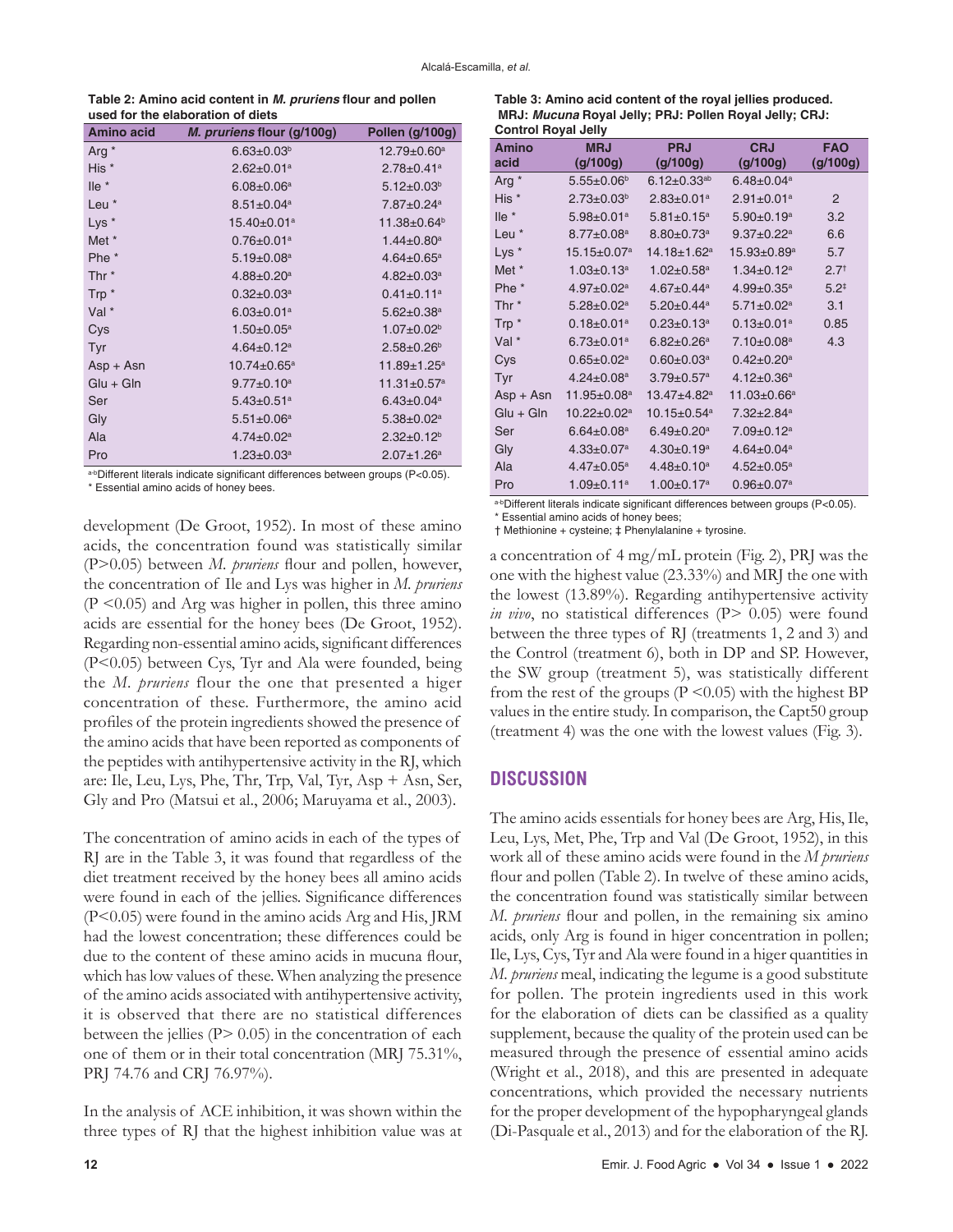The three types of RJ had all the essential and non-essential amino acids that honey bees require even the CRJ, which was produced by bees that got their food naturally. This could be due to the fact that when several pollen sources are available in the field, the forager bees, show preferences for some plants over others, foraging more intensely from those with high protein values (Donkersley et al., 2017), or to those with a higher concentration of essential amino acids (Cook et al., 2003). The presence of the amino acids associated with the antihypertensive activity there were no significative differences between RJ, so that is possible the presence of peptides with antihypertensive activity in the RJ produced; also, the amino acid profiles of the jellies show their quality as a protein source and it was observed that, with the exception of sulfur amino acids and tryptophan, the other amino acids cover the recommended intake needs for children from 6 months to adults; therefore, RJ can be considered as a functional food, not only due to the presence of peptides with antihypertensive activity, but also as a viable option to complement a balanced diet according to the necessary amino acid requirements reported by the FAO (FAO, 2011).



**Fig 2.** ACE-I percentage at different protein concentrations of each RJ. MRJ: Mucuna Royal Jelly; PRJ: Pollen Royal Jelly; CRJ: Control Royal Jelly.

Fig. 2 shows ACE-I at different protein concentrations. At 2, 3 and 4 mg/mL concentrations, a gradual increase in inhibition was detected; however, at 5 mg/mL a decrease in the inhibition was observed, this could be due to the fact that the reaction between ACE and the substrate present in royal jelly presents an uncompetitive type of enzymatic inhibition (Palmer and Bonner, 2007). Although the jellies presented all the amino acids that have been associated with the antihypertensive peptides and there are no significant differences between their concentrations, it would be expected that the ACE-I values would be similar; however, there were differences between the PRJ and MRJ values, this could be due to the availability of peptides with antihypertensive activity in each of the samples. It can be observed that despite the high values of amino acids involved in the antihypertensive activity (70% approximately), there is no relation between the activity of ACE-I and the amount of amino acids. One alternative to improve the ACE inhibition values can be the enzymatic hydrolysis or the action of digestive enzymes (Hernández-Ledesma et al., 2011; Guerra-Almonacid, et al. 2019) that could allow the release of bioactive peptides. In works where RJ has been used subjected to a trypsin hydrolysis process, the resulting peptide fractions showed a value of %ACE-I within an interval of 10-60% (Takaki-Doi et al., 2009).

As for the antihypertensive activity *in vivo*, the results show that without receiving any treatment, such as RJ or captopril, the BP of the rats would have increased, as occurred with the SW group. Some peptides have been reported to be generated and/or released by enzymatic reactions in the intestine, following ingestion of the food containing the precursor protein (Hernández-Ledesma et al., 2011; Murray and FitzGerald 2007), therefore, it is possible that the antihypertensive peptides had been released by the action of the digestive enzymes of the animal model and then reached the bloodstream; in this way, the joint action of peptides and the continuous administration of RJ caused



**Fig 3.** Diastolic and systolic pressure average (mm/Hg) obtained in each group during the administration of the treatments. Mean and SD.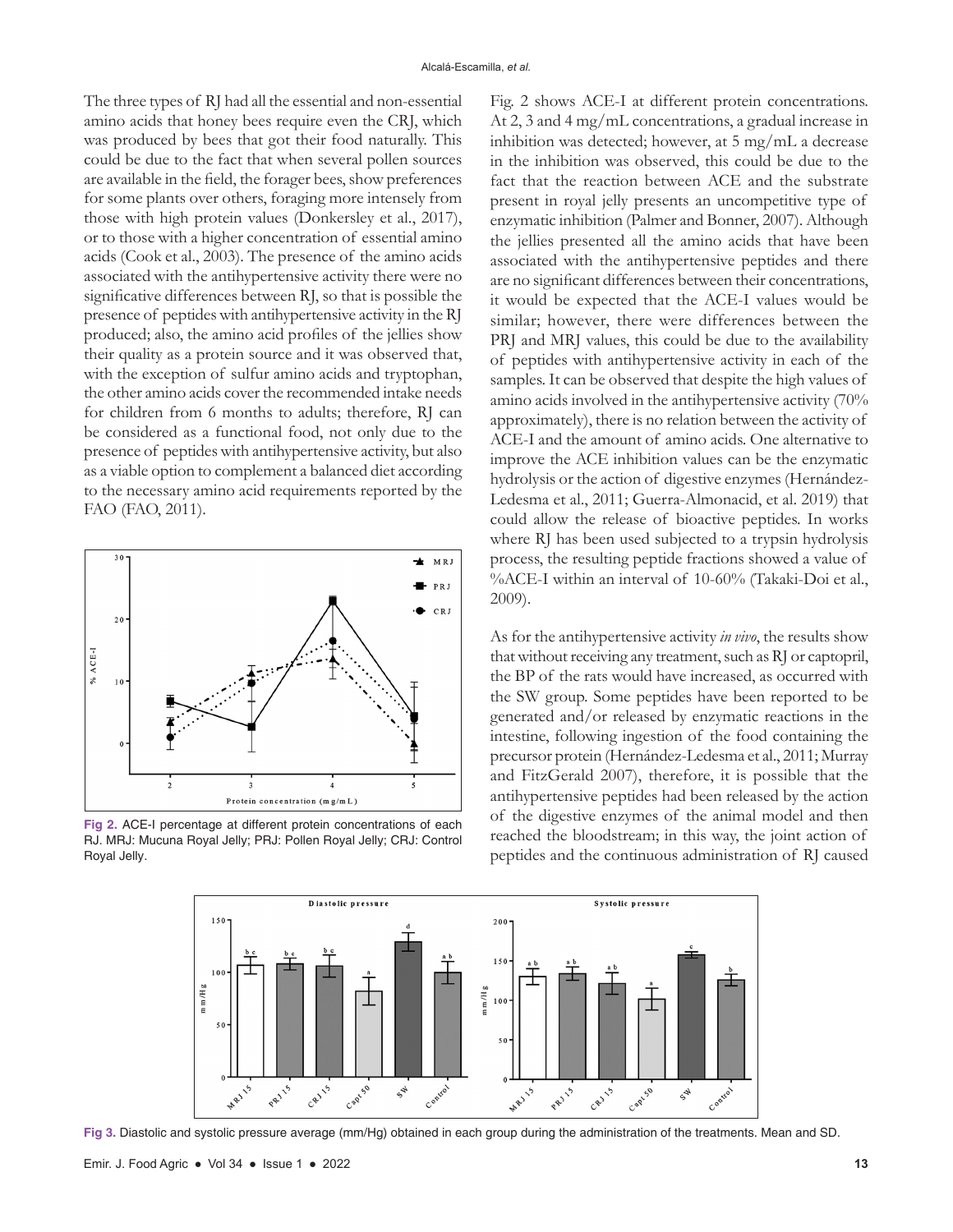the levels of BP in the groups that received RJ remained stable and similar to those of the Control group (Fig. 3). An advantage presented by the continuous intake of RJ is that it did not cause a decrease in BP as it did with captopril, whose recurrent consumption can cause a hypotensive effect. The next step would be to carry out the hydrolysis of RJ with enzyme like trypsin from to obtain peptides with antihypertensive activity (Takaki-Doi et al., 2009). On the other hand, it would be to carry out studies in people, in a controlled manner, in order to corroborate the release and action of peptides with antihypertensive activity when consuming RJ.

## **CONCLUSIONS**

The components that make up the RJ allow it to have several applications, one of which is its use as a functional food with the ability to help prevent and control diseases such as hypertension. It is necessary to make an adequate selection of the protein with which the bee colonies will be fed, because it influences the presence of amino acids in the final product. The presence of all amino acids associated with antihypertensive activity in the RJ is an indicator that the antihypertensive response in this work is most likely due to the presence of bioactive peptides. The ACE-I% values of the three types of RJ were low in the *in vitro* determinations. However, *in vivo* tests showed that RJ has antihypertensive activity, despite the fact that hydrolysis treatment was not performed prior to ingestion. This was an indicative that the digestive enzymes of the animal model released antihypertensive peptides and these presented an effect in the organism. It is necessary to make an adequate selection of the protein with which the bee colonies will be fed, because it influences the presence of amino acids in the final product. With the knowledge of the amino acids present in the diet received by bees and in RJ, in the future production systems aimed at obtaining RJ with greater antihypertensive activity could become viable.

# **ACKNOWLEDGEMENTS**

To Elizabeth Negrete and Mayra Cedillo for the help and easiness provided during the performance of this work at the Laboratory of Electrophysiology and Pharmacological Bioevaluation, also to Mariela Lope for the help provided for the attainment of results.

#### **Authors contributions**

Karla Itzél Alcalá Escamilla is the principal autor and participed in the acquisition and analysis of data, and writing the paper. Yolanda Beatriz Moguel Ordoñez participated in the design of the research, analysis of data and was involved in revising the paper critically; Valentino Mukthar Sandoval Peraza participated in the adaptation of some analytical techniques and the acquisition of data; Juan José Acevedo Fernández participated in the design of the research and analysis of data. David Abraham Betancur participated in the design of the research, analysis of data and revising the paper critically.

## **REFERENCES**

- Alaiz, J., J. Navarro, J. Girón and E. Voque. 1992. Amino acid analysis by highperformance liquid chromatography after derivatization with diethyl ethoxymethylenemalonate. J. Chromatogr. 591: 181-186.
- AOAC. 2012. In: W. Horwitz (Ed.), Official Methods of Analysis. 19th ed. Association of Official Analytical Chemists, Washington, DC.
- Balkanska, R. and I. Zhelyazkova. 2015. Determination of amino acids and protein content in fresh and commercial royal jelly from bulgaria. Bull. Chem. Soc. Ethiop. 29: 485-490.
- Bhat, Z. H., S. Kumar and H. F. Bhat. 2017. Antyhipertensive peptides of animal origin: A review. Crit. Rev. Food Sci. Nutr. 57: 566-578.
- Cook, S. M., C. Awmack, D. A. Murray and I. H. Williams. 2003. Are honey bees foraging preferences affected by pollen amino acid composition? Ecol. Entomol. 28: 622-627.
- De Groot, A. P. 1952. Amino acid requirements for growth of the honey bee (*Apis mellifera* L.). Experientia. 8: 192-194.
- Di-Pasquale, G., M. Salignon, Y. Le-Conte, L. P. Belzunces, A. Decourtye, A. Kretzschmar, S. Suchail, J. L. Brunet and C. Alaux. 2013. Influence of pollen nutrition on honey bee health: Do pollen quality and diversity matter? PLoS One. 8: e72016.
- Donkersley, P., G. Rhodes, R. W. Pickup, K. C. Jones, E. F. Power, G. A. Wright and K. Wilson. 2017. Nutritional composition of honey bee food stores vary with floral composition. Oecologia. 185: 749-761.
- Fan, P., B. Han, M. Feng, Y. Fang, L. Zhang, H. Hu, Y. Hao, Y. Qi, X. Zhang and J. Li. 2016. Functional and proteomic investigations reveal major royal jelly protein 1 associated with antihypertension activity in mouse vasculas smooth muscle cells. Sci. Rep. 6: 30230.
- FAO. 2011. Dietary Protein Quality Evaluation in Human Nutrition. Report of an FAO Expert Consultation, Paper No. 92.
- Guerra-Almonacid, C. M., J. G. Torruco-Uco, W. Murillo-Arango, J. J. Méndez-Arteaga and J. Rodríguez-Miranda. 2019. Effect of ultrasound pretratment on the antioxidant capacity and antihypertensive activity of bioactive peptides obtained from the protein hydrolysates of Erythinia edulis. Emir. J. Food Agric. 31: 288-296.
- Guzmán-Gerónimo, R. I., T. A. Alarcón-Zavaleta, R. M. Oliart-Ros, J. E. Meza-Alvarado, S. Herrera-Meza and J. L. Chávez-Servia. 2017. Blue maize extract improves blood pressure, lipid profiles and adipose tissue in high-sucrose diet-induced metabolic syndrome in rats. J. Med. Food. 20: 110-115.
- Haydak, H. M. 1970. Honey bee nutrition. Annu. Rev. Entomol. 159: 143-156.
- Hayakari, M., Y. Kondo and H. A. A. Izumi. 1978. A rapid and simple espectrophotometric assay of angiotensin-converting enzyme. Anal. Biochem. 84: 361-369.
- Hernández-Ledesma, B., M. M. Contreras and I. Recio. 2011. Antihypertensive peptides: Production, biovailability and incorporation into foods. Adv. Colloid. Interface. Sci. 165: 23-35.
- Hu, F. L., K. Bilikova, H. Casablanca, G. Daniele, F. S. Espindola, M.